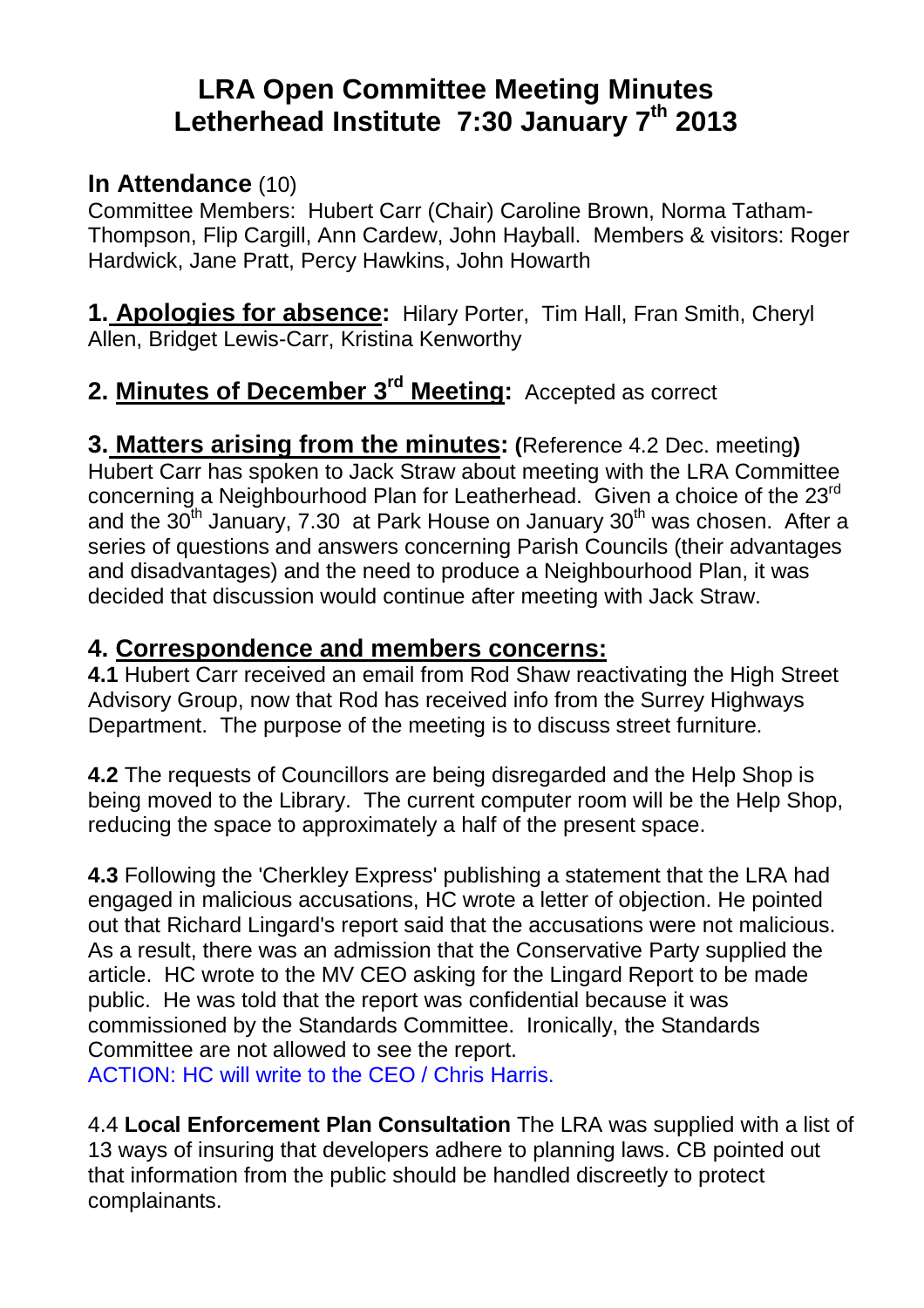4.5 **Kingston House Gardens** Percy Hawkins supplied an update on the removal of plants from his housing complex by the **Housing Association (**HA**)**. Percy spoke to Mandy from HA who explained that Percy did not own the place and Burley's had decided that they wanted it nice and tidy. Burley's have stated that the plants were not maintained in the Autumn. This complaint led to discussion about how the older residents, for whom the housing was developed, are now exposed to people of all ages who make noise late at night. NT said that the council had broken a covenant when they brought in all age groups and that the elderly feel threatened. To deal with the garden problem, Norma suggested that photos taken before(supplied by Percy) and after might be helpful to illustrate what has happened.

## 5. **Reports**

## **5.1 Planning:**

http://www.leatherheadresidents.org.uk/Reports/Planning\_January\_2013.pdf (summary of report was given by CB)

The good news is that Hamsey's located on North Street is not to close. Apparently another branch is going to sell dining tables and chairs.

More good news is that after a long period of vacancy, the former Harrington's Bakery site on Bridge Street is creating some interest among town folk and groups.

John Howarth, was able to provide some information concerning some options being considered. Ideas are varied and the building is in need of refurbishment but the upstairs could provide some social housing or office space while the downstairs could become an indoor market space. The frequently mentioned Leatherhead butcher is one of the possibilities for use for some of the downstairs space according to Peter Snell.

JH had written to the CEO and councillors suggesting that the Council should buy the building and put the Help Shop there. He is waiting on follow up. The Local Enterprise Partnership could possibly help with the purchase of Harrington's with their Growing Places Fund

## 5.2 **Environmental Report**

**http://www.leatherheadresidents.org.uk/Reports/Environment\_January\_20 13.pdf**

(Summary by FC in CA's absence)

## **5.3 LAP Report**

http://www.leatherheadresidents.org.uk/Reports/LAP\_January\_2013.pdf (Summary by FC in CA's absence)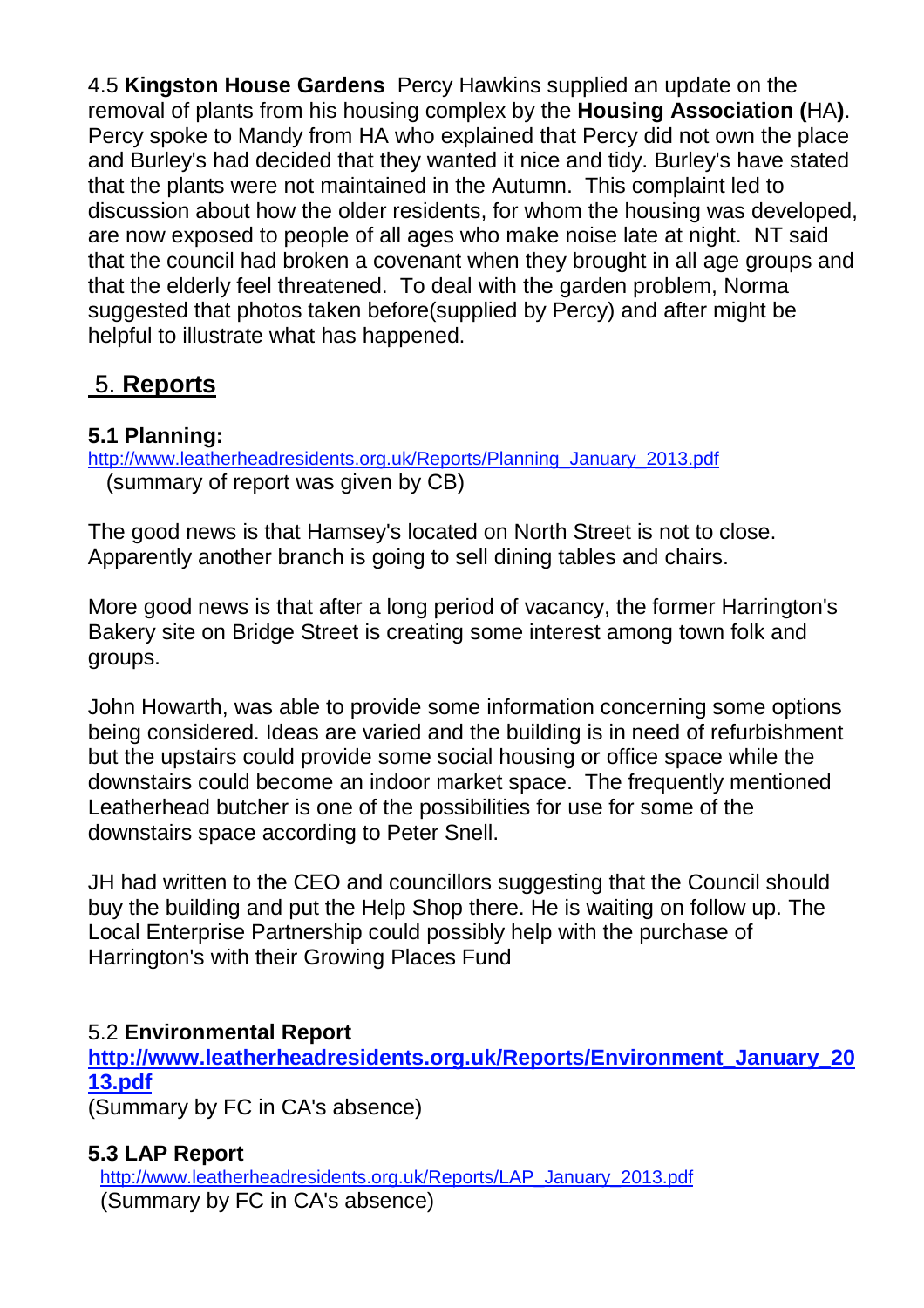In CA's absence the following statement was read in its entirety: The LAP Report suggested that a temporary way of funding the administration of the LAP should be discussed.

### **Cheryl's statement**

I see that LAP is on the agenda. In discussing this you should know that the required contribution would only be £80 for a year.

At the last LAP meeting Hubert said that because of our very small dues that we cannot afford to contribute. I do not agree with this for the following reasons:

- With 630 members the £80 would mean that about 12 pence of each membership would be required
- There is about £2000 in a fund that was transferred from the Leatherhead Society to the Residents' Association
- The money could come from either of these funds.
- I believe that we should pledge our support while the LAP is struggling to keep afloat but not to finance it indefinitely.
- The LAP could be set up in other ways that does not include company directors and a limited liability company and I believe these should be explored.

As this report suggests, the LAP has an interest in making Leatherhead a better place just like the LRA. I believe that in this transitional period we should support the LAP cause and look for solutions to finance in the fullness of time.

HC said that these figures did not agree with PS's last report.

## **5.4 Leach Grove Report**

http://www.leatherheadresidents.org.uk/Reports/LeachGroveWood\_January 2013.pdf

#### **5.5 Community Garden Report** (Summary by FC in CA's absence) http://www.leatherheadresidents.org.uk/Reports/Communitygarden\_January\_2013.pdf

## **5.6 Norbury Park Liaison Group**

http://www.leatherheadresidents.org.uk/Reports/Norbury\_Park\_Liaison\_Group\_December\_2 012.pdf

(Summary by FC in CA's absence)